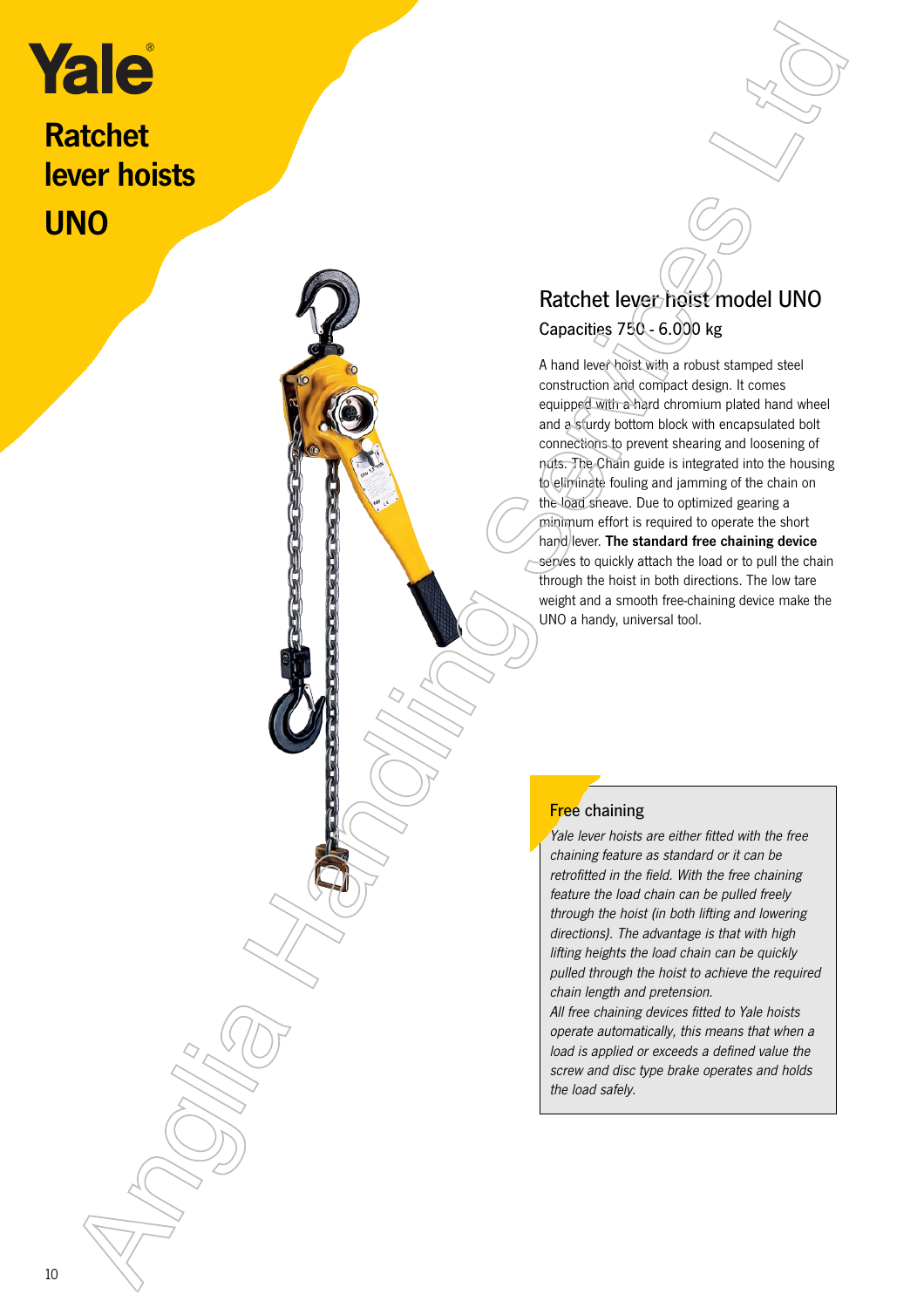| Yale<br><b>Ratchet</b> |                     |                                |                                       |                       |                       |                          |
|------------------------|---------------------|--------------------------------|---------------------------------------|-----------------------|-----------------------|--------------------------|
| lever hoists           |                     |                                |                                       |                       |                       |                          |
|                        |                     |                                |                                       |                       |                       |                          |
| <b>Technical</b>       |                     |                                |                                       |                       |                       |                          |
| data                   |                     |                                |                                       |                       |                       |                          |
|                        |                     |                                |                                       |                       |                       |                          |
|                        |                     |                                |                                       |                       |                       |                          |
|                        |                     |                                |                                       |                       |                       |                          |
|                        | <b>FOR THE PART</b> |                                |                                       |                       |                       |                          |
|                        |                     |                                |                                       |                       |                       |                          |
|                        |                     |                                |                                       |                       |                       |                          |
|                        |                     |                                |                                       |                       |                       |                          |
|                        |                     |                                |                                       |                       |                       |                          |
|                        |                     |                                |                                       |                       |                       |                          |
| <b>Model</b>           | Capacity            | Number of<br>chain falls       | Chain<br>dimensions                   | Lift with<br>one full | Handle pull<br>at WLL | Weight with<br>std. lift |
|                        |                     |                                |                                       | lever turn            |                       |                          |
|                        | kg                  |                                | d x p.in mm                           | mm                    | daN                   | kg                       |
| Pul-Lift D85           | 750<br>1500         | $\mathbf{1}$<br>$\,1$          | 6x18,5<br>9x27                        | 111<br>45             | 38<br>$31\,$          | 8,2<br>16,3              |
|                        | 3000                | $\mathbf{1}$                   | 11 x 31                               | 33                    | 40                    | 19,6                     |
|                        | 6000                | $\overline{c}$                 | $11 \times 31$                        | 17                    | 42                    | 32,9                     |
|                        | 10000               | $3^{\frac{1}{2}}$              | $41 \times 31$                        | $11\,$                | 37                    | 60                       |
| Pul-Lift C85           | 750                 |                                | $5/8$ " x $3/8$ "                     | 115                   | 38                    | 8,7                      |
|                        | 1500<br>3000        |                                | $1'' \times 1/2''$<br>$11/4$ " x 5/8" | $45\,$<br>36          | 31<br>40              | $17\,$<br>22,2           |
|                        | 6000                |                                | $11/4$ " x 5/8"                       | 18                    | $44\,$                | 38                       |
|                        | 10000               | ३                              | $11/4$ " x $5/8$ "                    | $12\,$                | 44                    | 67                       |
| Pul-Lift D95           | 1500                | $\mathbf{1}$                   | $6,2 \times 18,5$                     | 35                    | 27                    | 9,9                      |
|                        | 3000                | D                              | 9 x 27,2                              | 38                    | 49                    | 16,5                     |
| <b>AL</b>              | 750                 | $\overline{1}$                 | $6,3 \times 19,1$                     | $30\,$                | 16                    | 6,4                      |
|                        | 1000                | $\mathbf{1}$                   | $6,3 \times 19,1$                     | $30\,$                | 22                    | 6,6                      |
|                        | 1500<br>3000/       | $1\,$<br>$\,1$                 | $7,1 \times 21,2$<br>10 x 30,2        | $16\,$<br>$14\,$      | $18\,$<br>28          | $10\,$<br>$18\,$         |
| ${\sf PT}$             | 800                 | $\mathbf{1}$                   | 5,6 x 17,1                            | 24                    | 26                    | 5,5                      |
|                        | 1600                | $\mathbf{1}$                   | $7,1 \times 21,2$                     | 23                    | $30\,$                | 9,6                      |
|                        | 3200                | $\,1$                          | 9 x 27,2                              | $16\,$                | 38                    | $16\,$                   |
|                        | 6300                | $\overline{c}$                 | 9 x 27,2                              | $8\,$                 | 39                    | $31\,$                   |
| <b>UNO</b>             | $\frac{1}{150}$     | $\,1$                          | $6\times18$                           | $20\,$                | 14                    | $\overline{7}$           |
|                        | 1500                | $\,1$                          | $8 \times 24$                         | 22                    | 22                    | $11\,$                   |
|                        | 3000<br>6000        | $\mathbf{1}$<br>$\overline{c}$ | $10\times30$<br>$10 \times 30$        | $17\,$<br>9           | 34<br>35              | 21<br>30                 |
|                        |                     |                                |                                       |                       |                       |                          |
|                        | 250                 | $\mathbf{1}$<br>$\,1$          | $4 \times 12$<br>$4\times12$          | $80\,$<br>$40\,$      | 25<br>25              | 2,2<br>2,8               |
| Yalehandy              |                     |                                |                                       |                       |                       |                          |
|                        | 500                 |                                |                                       |                       |                       |                          |